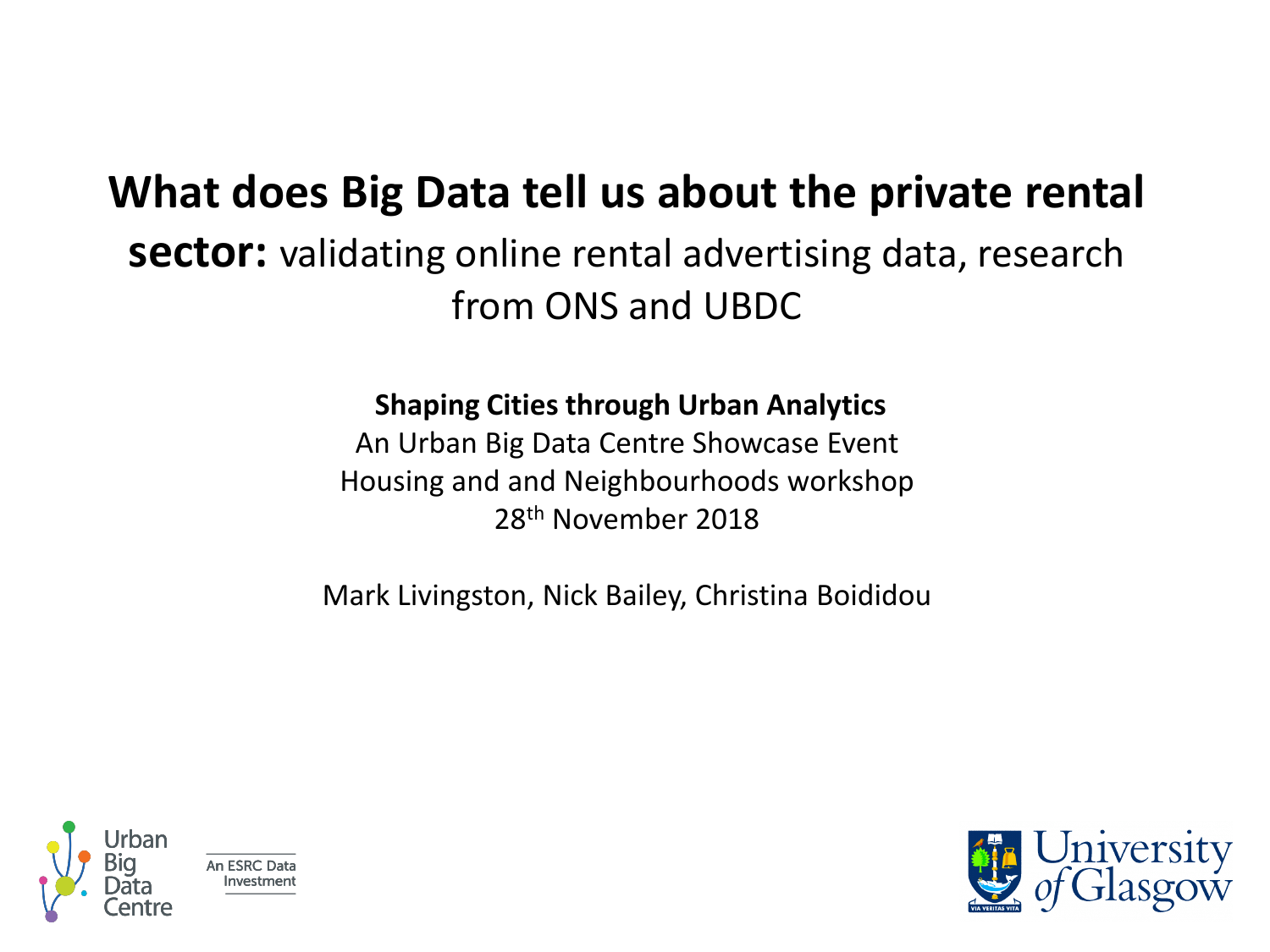#### *Tenure of Households 1999-2016*



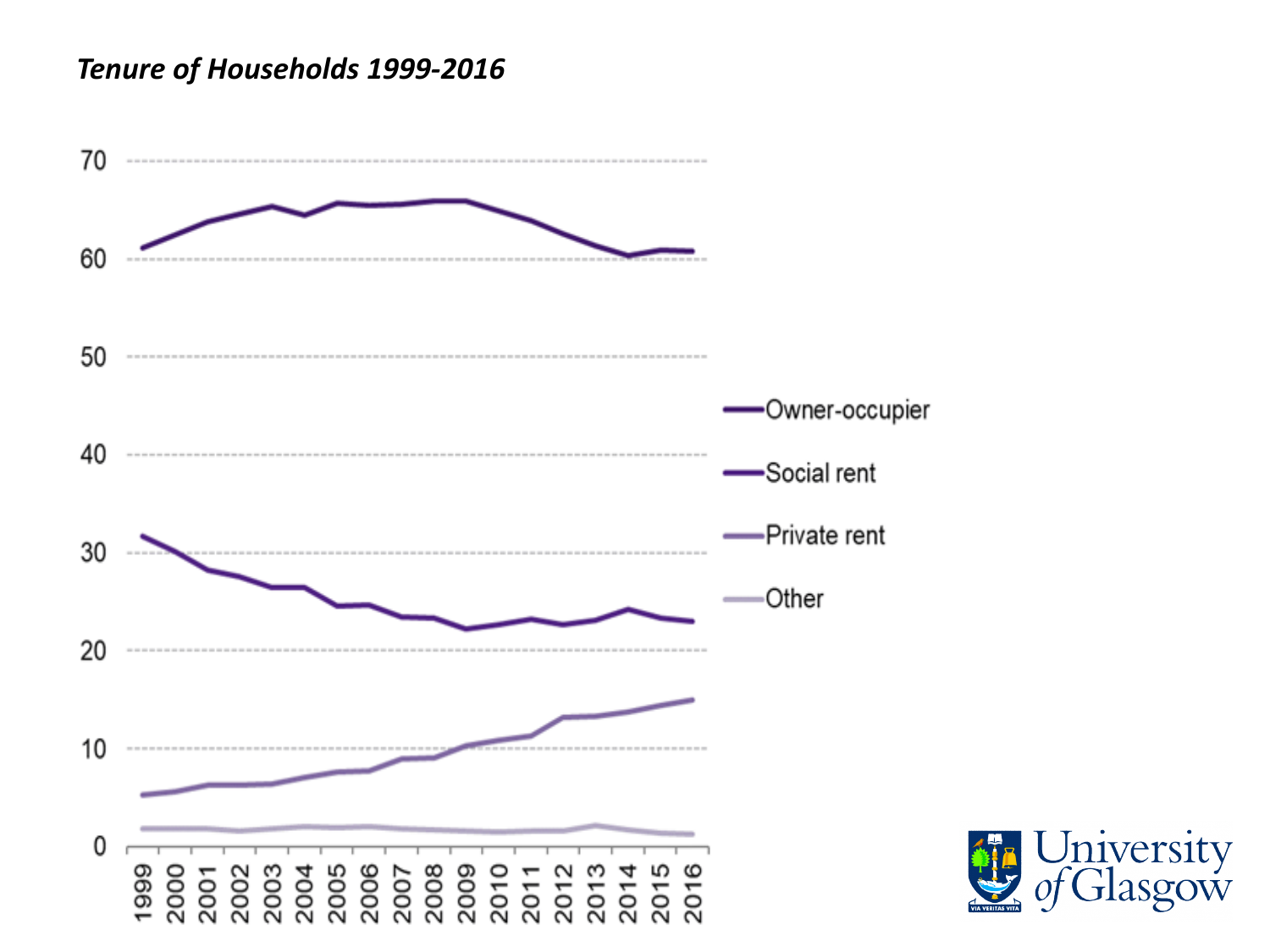### **Sector Complexity**

### iiitii Demand

**Students Key Workers Tied Workers Generation Rent** Easy Access Homeless & Vulnerable Low Income Tenants **Short Term Lets** 

### Intermediaries/ **Regulators**

**Housing Benefit/Local Housing Allowance** 

Dispute Resolution & **Redress** 

**Deposit Schemes** 

**Local Authorities (multiple** roles)

Letting Agents & Websites

Supply FOR<sup>T</sup>

Buy to Let Landlords **Build to Rent Student Purpose-built Mid Market Rent Registered Social Land**lords (RSL) Private Rent

**Social Enterprise Short Term Lets** 

Source: Scottish Parliament Information Centre Briefing paper, https://digitalpublications.parliament.scot/ResearchBriefings



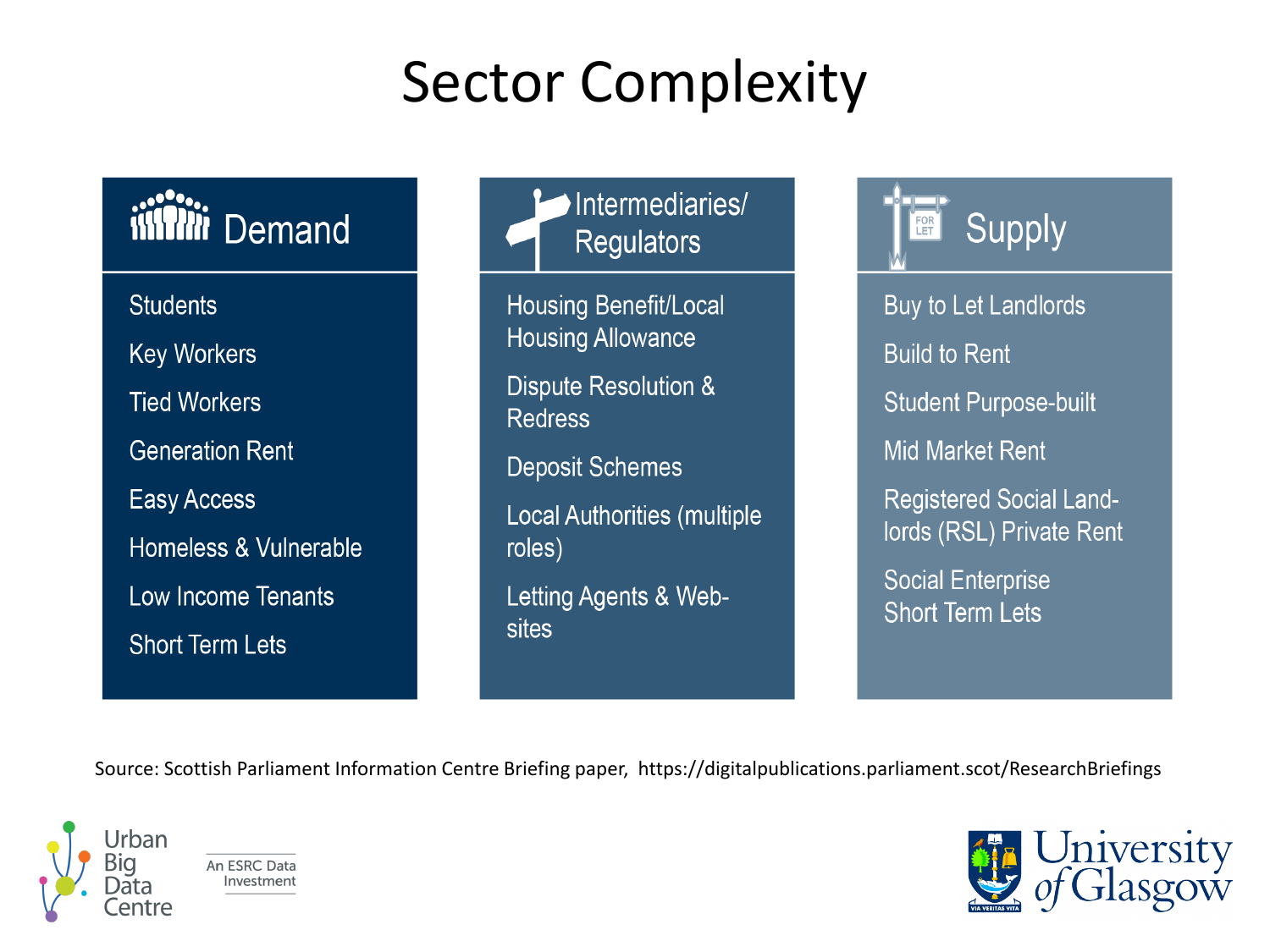# Accessing Zoopla Data

- Purchased a licence to access Zoopla both current and historical data (2009-2018)
- Accessed and downloaded via an Application Programming Interface (API)
- Non-trivial process making call using 27 million property ids
- Process took 8 Months to retrieve 2009 to 2016



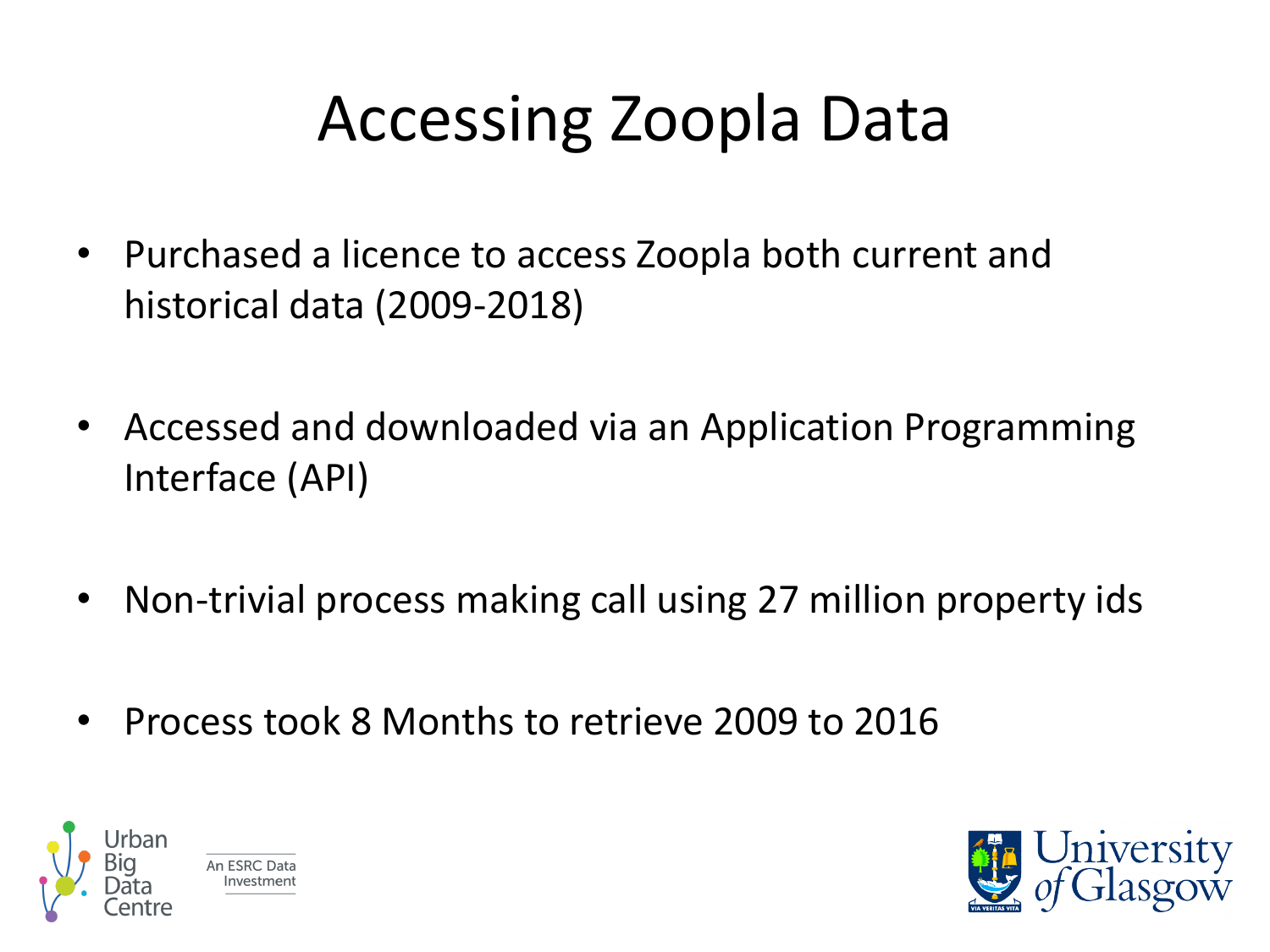# Data Cleaning

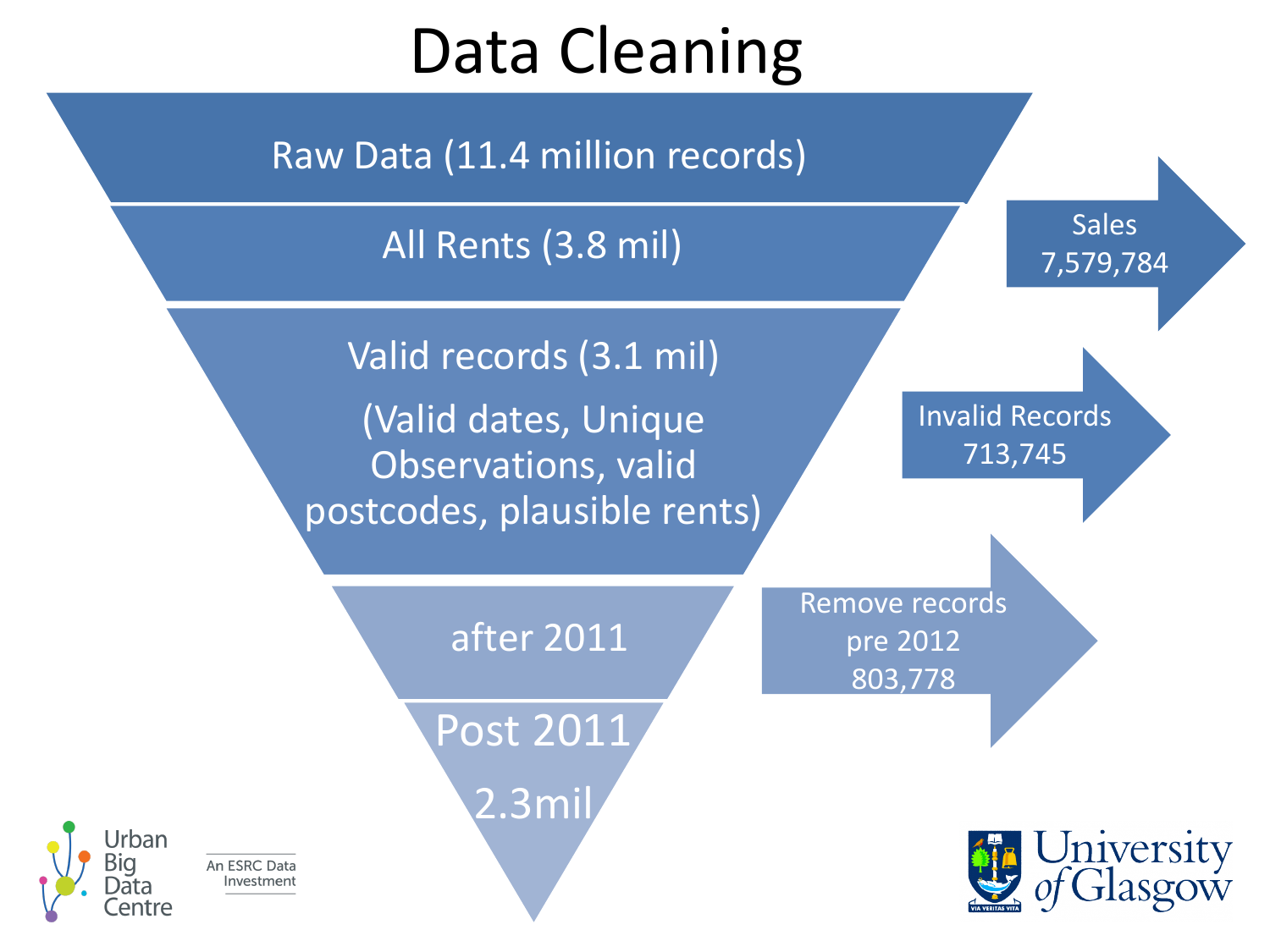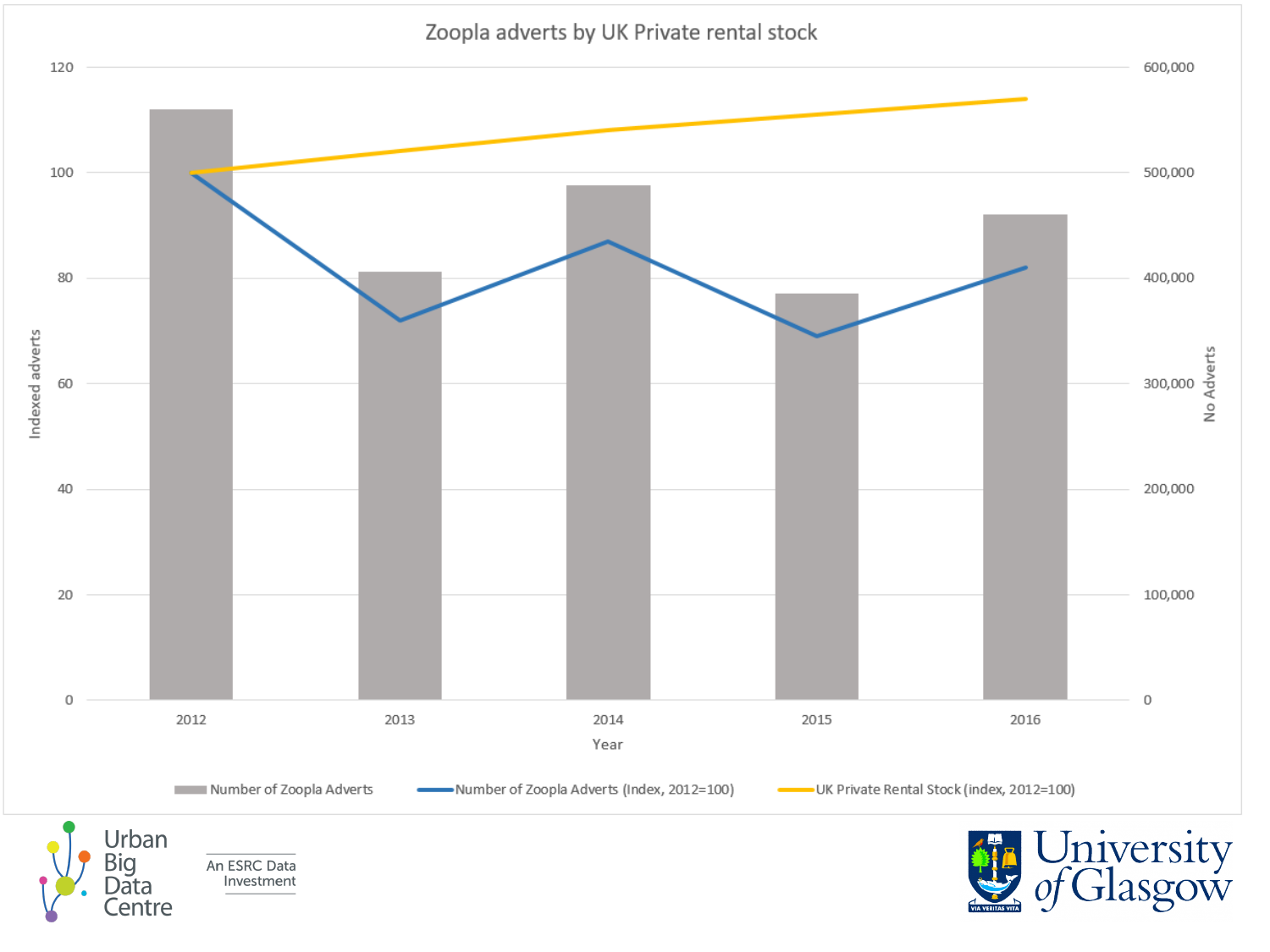*Scatterplot Private rental households (Census 2011) by number of adverts (2012)*



Zoopla Property Group PLC © 2018. (2018). *Zoopla Historic Data (UK to 2018)*. [data collection]. Urban Big Data Centre



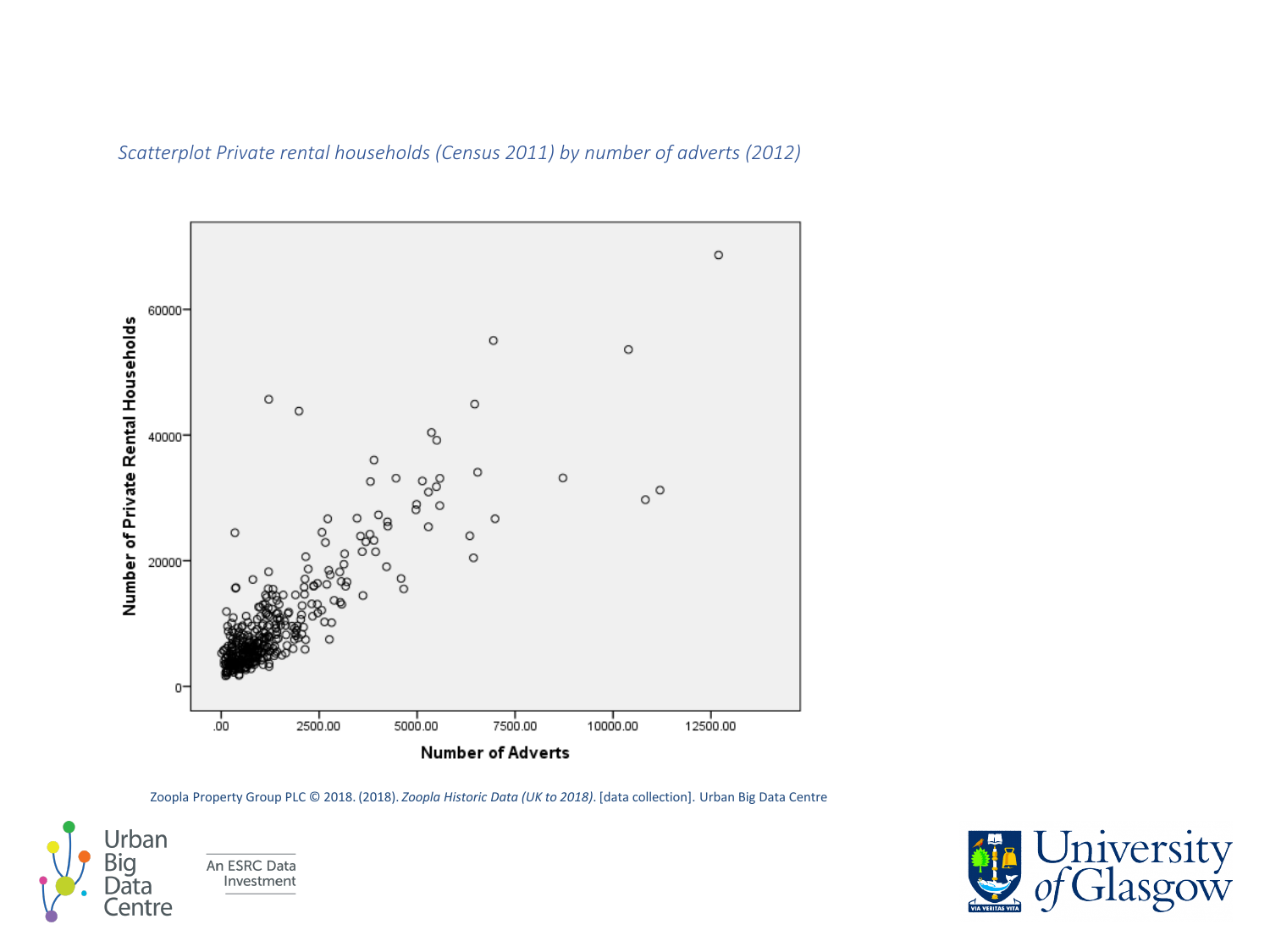#### *Figure 6: Change in median monthly rent - 2012 to 2016*



80 Miles

Zoopla Property Group PLC © 2018. (2018). *Zoopla Historic Data (UK to 2018)*. [data collection]. Urban Big Data Centre

Figure B: Percentage change in average (mean) rents for 2 bedroom properties between 2010 and 2017.

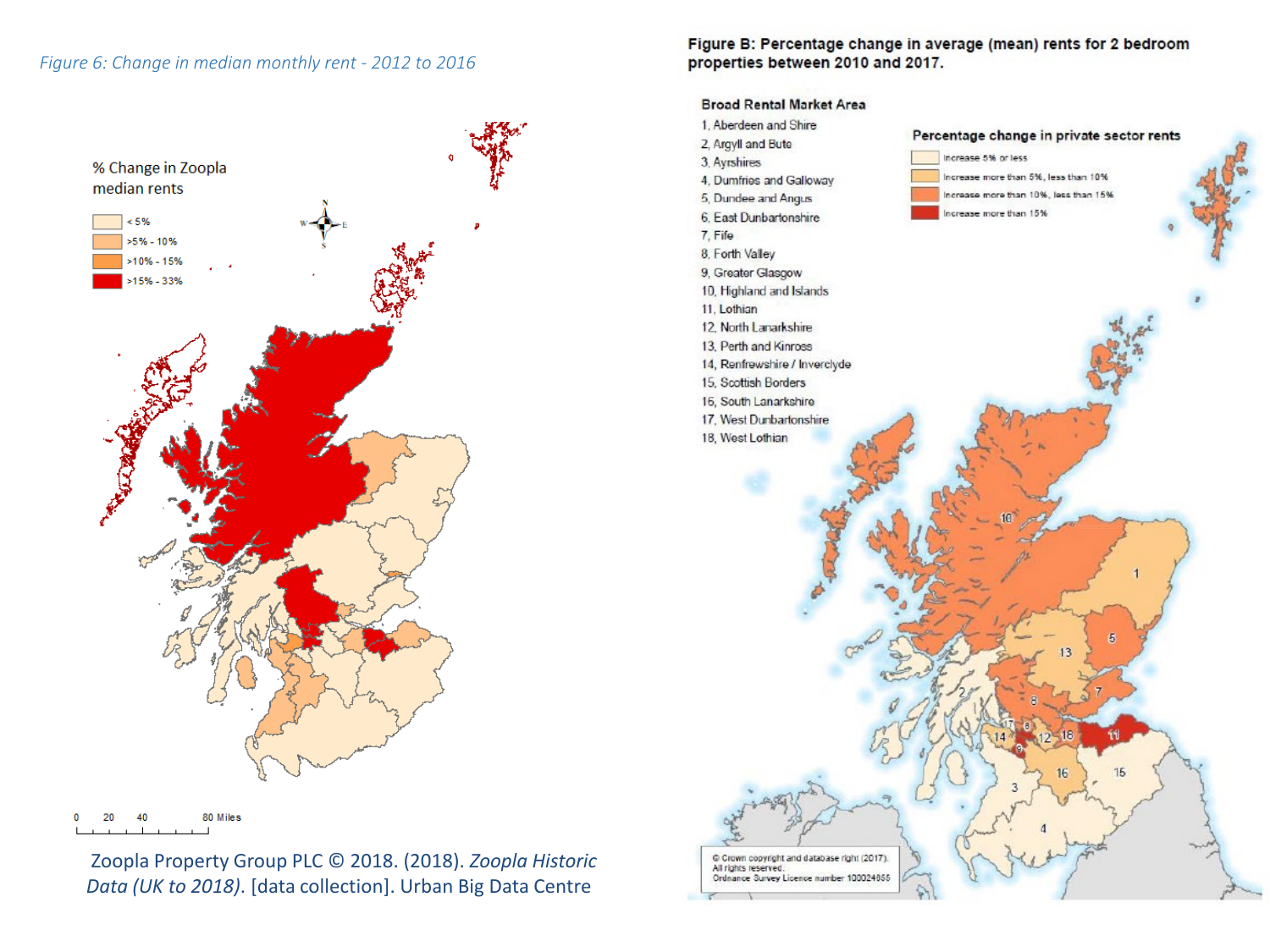**VOA median monthly rent price** £3,000  $\bullet$ £2,500  $\bigcirc$  $R^2 = 0.9777$  $\bullet$ £2,000 £1,500 £1,000 £500 QÆ £0 £0 £500 £1,000 £1,500 £2,000 £2,500 £3,000 **Zoopla median monthly rent price** 

Source: Office for National Statistics, Urban Big Data Centre, Zoopla



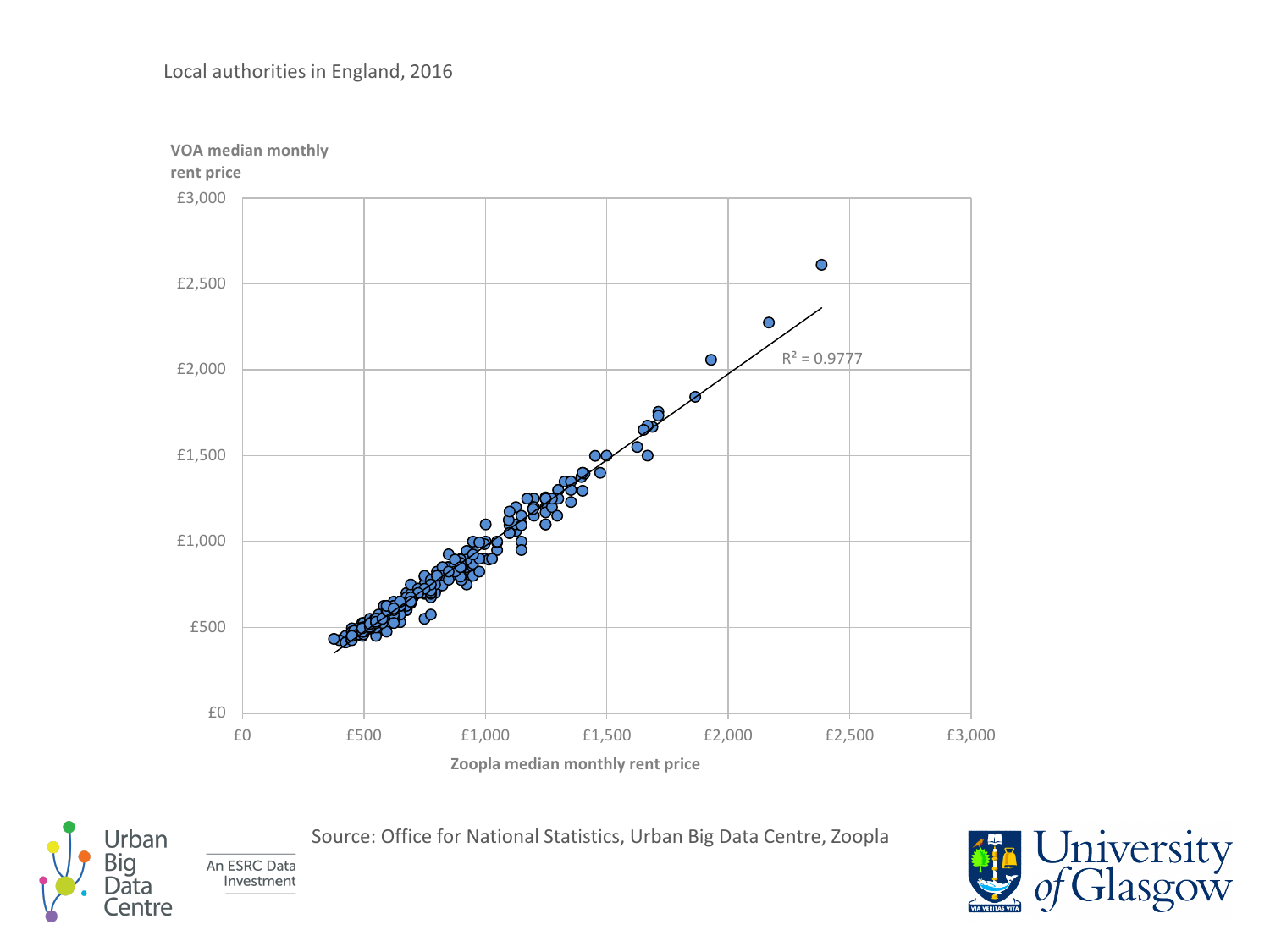



Zoopla Property Group PLC © 2018. (2018). *Zoopla Historic Data (UK to 2018)*. [data collection]. Urban Big Data Centre



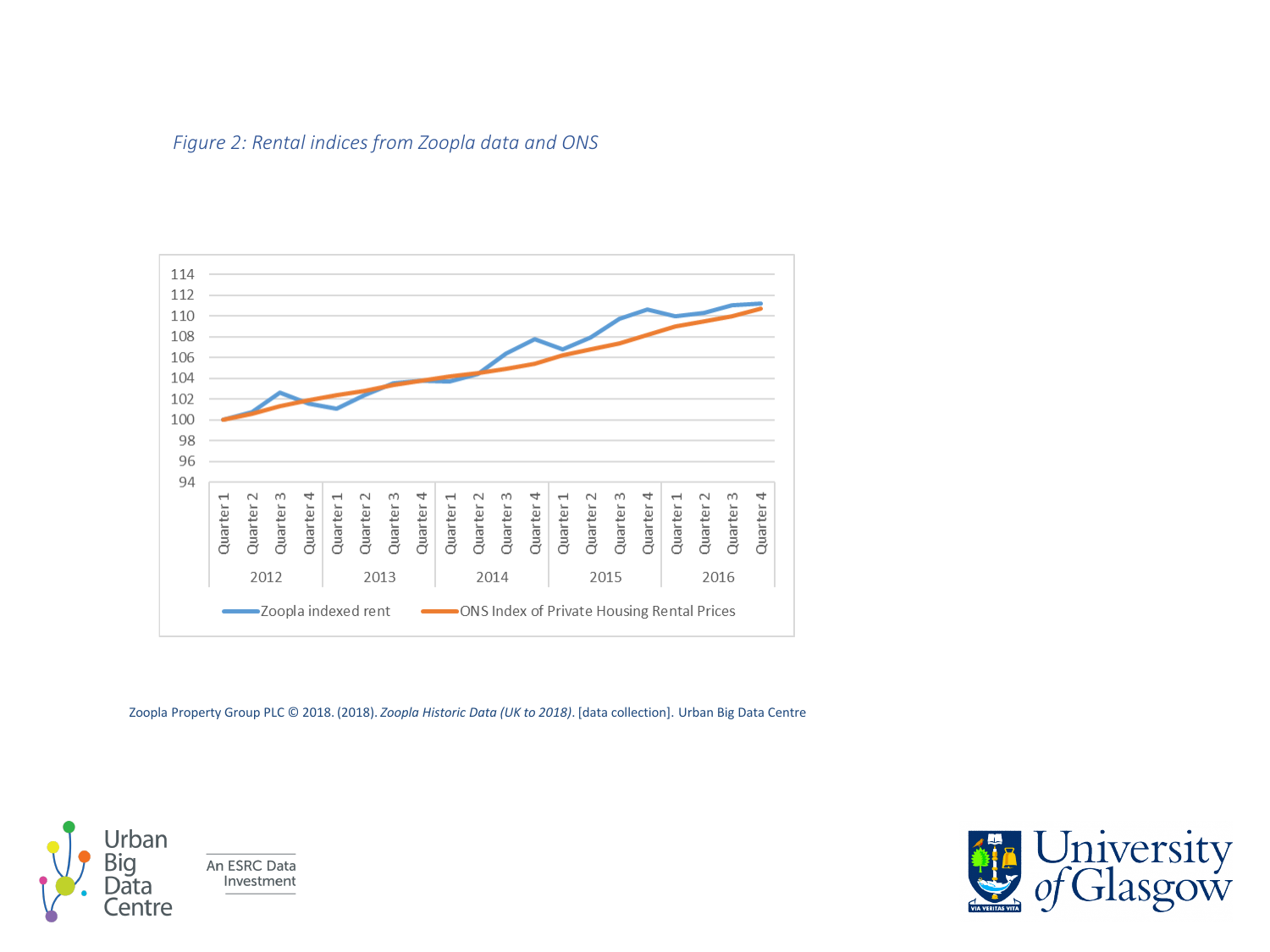Median monthly advertised rent for all dwellings, by Local Authority, England, 2016

芝

Median monthly rent for all dwellings, VOA, by Local Authority, England, 2016



Source: Office for National Statistics, Urban Big Data Centre, Zoopla, Valuation Office Agency